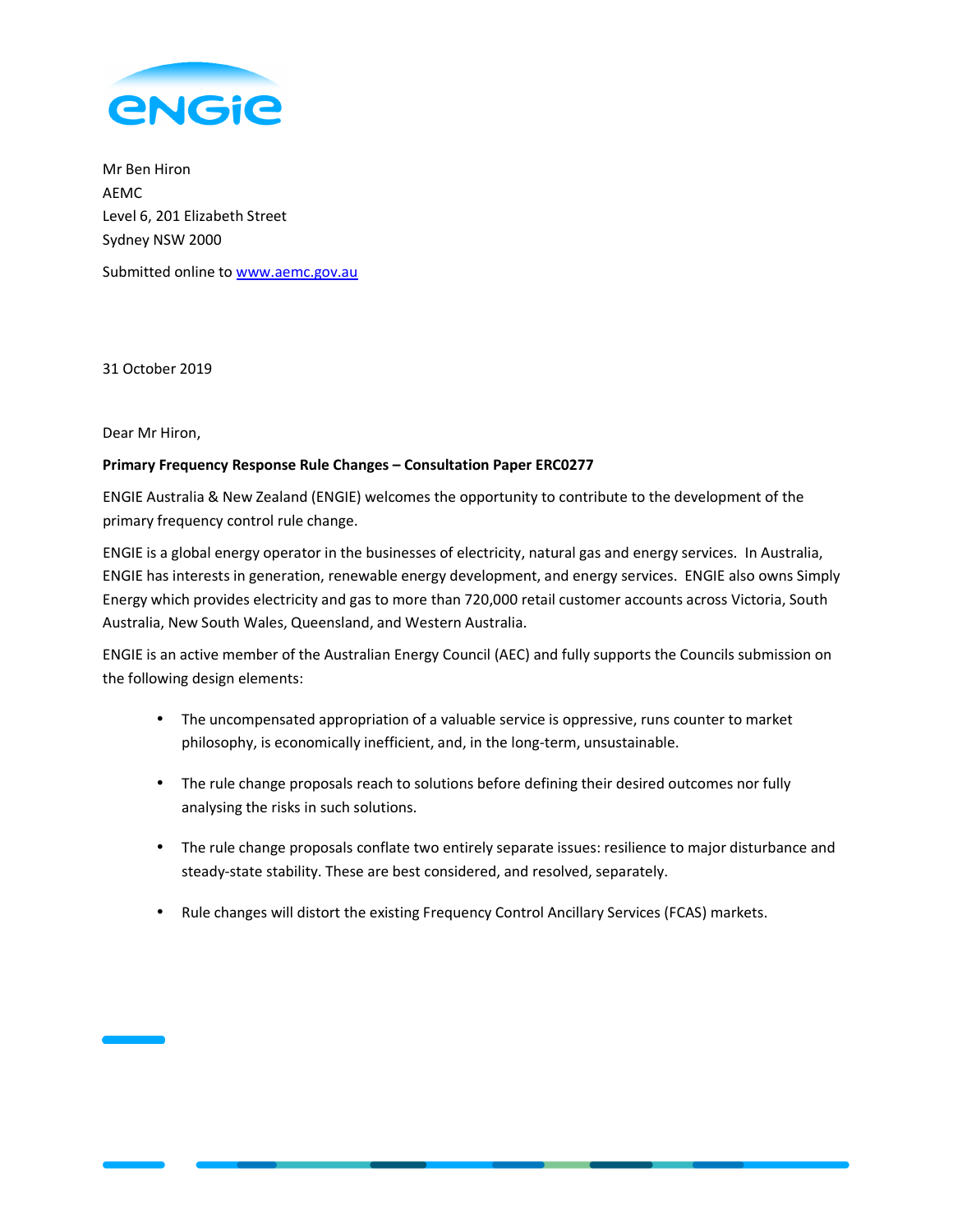• The proposed causer-pays relief will destroy the valuable signal this mechanism creates that encourages dispatch conformance and which drive investment in innovative battery-renewable energy combinations.

ENGIE has a number of assets in the South Australian region, namely Pelican Point CCGT and Synergen (Dry Creek, Mintaro and Snuggery) open cycle gas turbines. All these assets have made their as designed primary frequency control response, available to the market.

ENGIE would like to make several additional points in relation to risk, unintended consequences and commercial considerations.

# **High risk of unintended consequences, 50mHz frequency dead band**

The proposed tightening of the frequency dead band from 500mHz to 50mHz (i.e. +- 25 mHz) requires more work to establish that it is in fact warranted, and if so, asses how individual units would be affected.

A Tighter dead band maybe appropriate for a large system with many generating units; however, it is likely to be ill suited to a relatively small system with a skinny transmission system from end-to-end.

Tightening of the dead band can bring about unintended system oscillations and compromise system steady state stability and system resilience.

The governor droop requirements also need careful consideration as overactive response can lead to other problems and instabilities. Due to a commissioning oversight, one of Pelican Points GT turbine was set with frequency response settings intended for larger sized grids and was thus overactive in the South Australian region. This setting was discovered following a system frequency excursion which caused the unit to over respond and experience a flameout as a consequence.

It is therefore essential that the rules are developed in a manner that doesn't place onerous response obligations on registered units which serve to conflict with/ or compromise the delivery of other generator technical standards such as fault ride through.

ENGIE emphasises that holistic modelling of the proposed arrangements is essential, including impacts on specific units to ensure that system stability and security are not compromised as a result.

## **Unmanageable commercial and regulatory risks**

The preceding section introduced the concept of additional unintended risks by selecting inappropriate performance standards. Such an approach also introduces risks of regulatory breaches and potential fines by the market regulator.

In addition, the increased risks of loss of plant during system disturbances increases risks of large financial losses (i.e. plant tripped off at a time of very high prices).